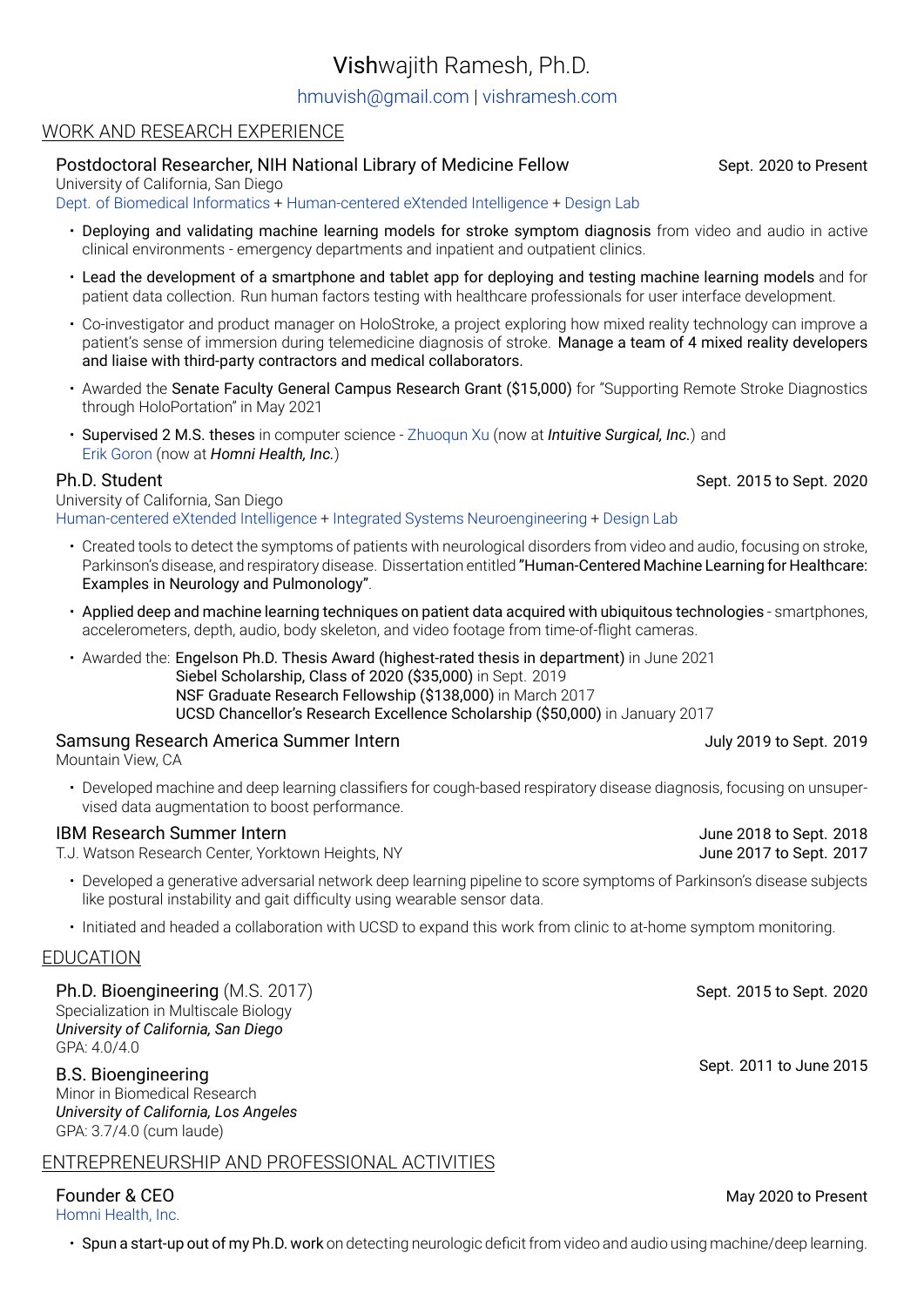- Participated in National Science Foundation Innovation Corps program for \$50,000 in funding for customer discovery. Conducted 100+ interviews with potential customers in 7 weeks. Won "Spirit of I-Corps" award.
- Built and currently lead an R&D team of 5 machine learning engineers, software engineers, and designers.

### Co-Founder & Vice President, Advisor July 2016 to July 2020

[Blue LINC Healthcare Startup Incubator](http://bluelinc.ucsd.edu)

• Founded and lead [UCSD's first health tech and biotech innovation course](https://ucsdnews.ucsd.edu/index.php/feature/the_missing_link_uc_san_diegos_first_biomedical_incubator/) and incubator, based on Stanford Biodesign.

DBMI Summer Internship 2021 Planning Committee Mar. 2021 to Aug. 2021 to Aug. 2021

UCSD Department of Biomedical Informatics

• Organized a summer internship for students from underrepresented backgrounds interested in a career in biomedical informatics. Worked with a team of 7 doctors and academics to interview student applicants, schedule speakers, plan a terminal symposium, and speak on career advancement.

UCLA International Society for Pharmaceutical Engineering

• Led 10 student officers and organized biotech recruitment events and a medical hack-a-thon for over 300 students.

### Reviewer - [BioCAS 2021](https://2021.ieee-biocas.org), [BioCAS 2019,](https://biocas2019.org) [Ubicomp 2018](http://ubicomp.org/ubicomp2018/index.html), [ISWC 2016](http://www.iswc.net/iswc16/?axn3y=515972)

### PUBLICATIONS

### Patents

- 1. Vishwajith Ramesh, Nadir Weibel, Gert Cauwenberghs, Brett C. Meyer, and Kunal Agrawal. "Diagnosing and Tracking Stroke with Sensor-Based Assessments of Neurological Deficits." U.S. Provisional Application Serial No. \_63/146,450\_ Filed Feb. 5, 2021. Patent Pending.
- 2. Vishwajith Ramesh, Nadir Weibel, Gert Cauwenberghs, Kunal Agrawal, and Brett C. Meyer. "Pose-Based Identification of Weakness." International Patent Appl. No. PCT/US2022/017944 Filed Feb. 25, 2021. Patent Pending.

### Journal Articles

- 1. Vishwajith Ramesh and Erhan Bilal. "Detecting Motor Symptom Fluctuations in Parkinson's Disease with Generative Adversarial Networks." *npj Digital Medicine.* Accepted.
- 2. Hesham Mostafa, Vishwajith Ramesh, and Gert Cauwenberghs. "Deep supervised learning using local errors." *Frontiers in Neuroscience*. Aug. 2018.
- 3. Mustafa Ugur Daloglu, Wei Luo, Faizan Shabbir, Francis Lin, Kevin Kim, Inje Lee, Jiaqi Jiang, Wenjun Cai, Vishwajith Ramesh, Mengyuan Yu, and Aydogan Ozcan. "Label-free 3D computational imaging of spermatozoon locomotion, head spin and flagellum beating over a large volume." *Light: Science and Applications.* Aug. 2017.

### Peer-Reviewed Conference Articles

- 1. Vishwajith Ramesh, Korosh Vatanparvar, Ebrahim Nemati, Viswam Nathan, Md Mahbubur Rahman, and Jilong Kuang. "CoughGAN: Generating Synthetic Coughs that Improve Respiratory Disease Classification." *42nd Annual International Conference of the IEEE Engineering in Medicine and Biology Society (EMBC 2020).*
- 2. Vishwajith Ramesh, Andrew Nguyen, Kunal Agrawal, Brett C. Meyer, Gert Cauwenberghs, and Nadir Weibel. "Assessing Clinicians' Reliance on Computational Aids for Acute Stroke Diagnosis." *Proceedings of the 14th EAI International Conference on Pervasive Computing Technologies for Healthcare (PervasiveHealth 2020).*
- 3. Vishwajith Ramesh, Andrew Nguyen, Kunal Agrawal, Brett C. Meyer, Gert Cauwenberghs, and Nadir Weibel. "Stroke-Associated Hemiparesis Detection Using Body Joints and Support Vector Machines." *ACM Proceedings of Pervasive Health 2018*.
- 4. Mustafa Ugur Daloglu, Wei Luo, Faizan Shabbir, Francis Lin, Kevin Kim, Inje Lee, Jiaqi Jiang, Wenjun Cai, Vishwajith Ramesh, Mengyuan Yu, and Aydogan Ozcan. "High-throughput 3D Tracking of Sperm Locomotion Reveals Head Spin and Flagellar Beating Patterns." *Conference on Lasers and Electro-Optics: Science and Innovations*. May 2018.

### Select Peer-Reviewed Abstracts & Talks

- 1. Edward Labin, Dawn M. Meyer, Vishwajith Ramesh, Nadir Weibel, Kunal Agrawal, and Brett C. Meyer. "Abstract P307: The ALPHA Sign in the Diagnosis of Potential Stroke." *Stroke 52, Suppl\_1.* Mar. 2021.
- 2. Vishwajith Ramesh, Stephanie Kim, Hong-An Nguyen, Kunal Agrawal, Brett C. Meyer, Gert Cauwenberghs, and Nadir Weibel. "Developing Aids to Assist Acute Stroke Diagnosis." *Extended Abstracts of the 2020 CHI Conference on Human Factors in Computing Systems – Late Breaking Work.*. Honolulu, HI. May 2020.
- 3. Vishwajith Ramesh and Nadir Weibel. "Human-Centered Design for Healthcare." *Samsung Research America*. Mountain View, CA. Sept. 2018. Invited Talk.

President Mar. 2014 to June 2015